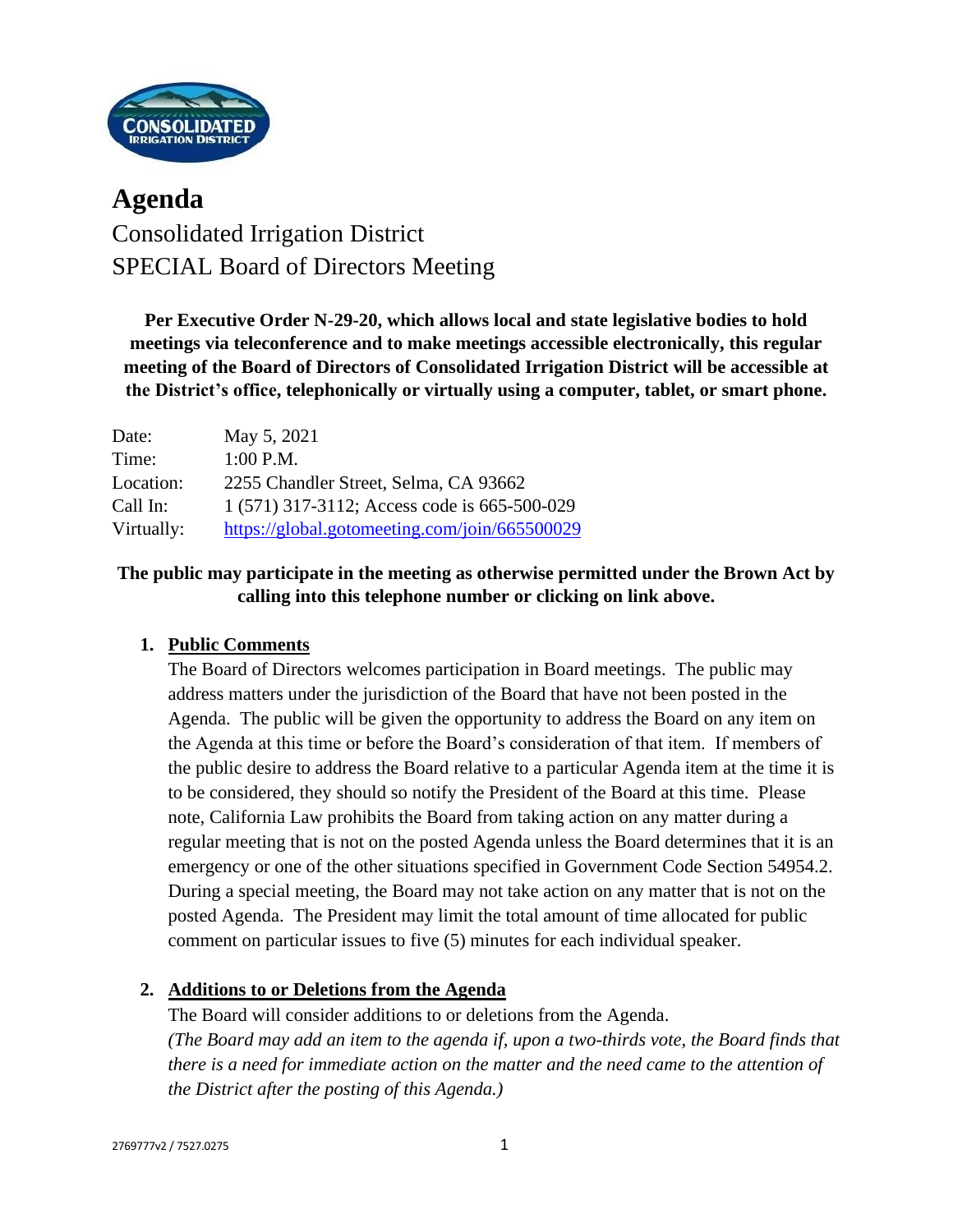#### **3. Disclosure of Possible Conflict of Interest**

Disclosure by Board Members of possible conflicts of interest.

## **4. Closed Session Pursuant to Government Code Section 54957.6 – Public Employee Discipline/Dismissal/Release**

Position: Office Manager

#### **5. Closed Session Pursuant to Government Code Section 54956.9(d)(1) – Conference with Legal Counsel**

Closed session conference with legal counsel pursuant to Government Code Section 54956.9(d)(1) related to existing litigation:

- *James Irrigation District v. KRWA, et al.* (Fresno County Case number 19CECG00769).
- *State Water Resources Control Board, Division of Water Rights, KRWA Petition for Change Re License No. 11521.*
- *State Water Resources Control Board, Petitions to Revoke or Revise the Declaration of Fully Appropriated Stream Systems with respect to the Kings River System.*
- *State Water Resources Control Board, Semitropic Improvement District of Semitropic Water Storage District v. kings River Water Association et. al; Complaint in Support of Petition to Revise and/or Revoke Declaration of Fully Appropriated Stream System for the Kings River.*

## **6. Closed Session Pursuant to Government Code Section 54956.9(d)(2) – Conference with Legal Counsel**

Conference with legal counsel related to significant exposure to and/or anticipated litigation pursuant to paragraph (2) of subdivision (d) of Government Code Section 54956.9: (1 case)

## **7. Closed Session Pursuant to Government Code Section 54956.8 – Conference with Real Property Negotiator**

Closed session pursuant to Government Code Section 54956.8 related to real property negotiations.

a. Agency Negotiator: Phil Desatoff Real Property: Purchase, rent, sale, or transfer of water

# **8. End of Closed Session – Report from Closed Session**

Disclosure of reportable action, if any, from Closed Session